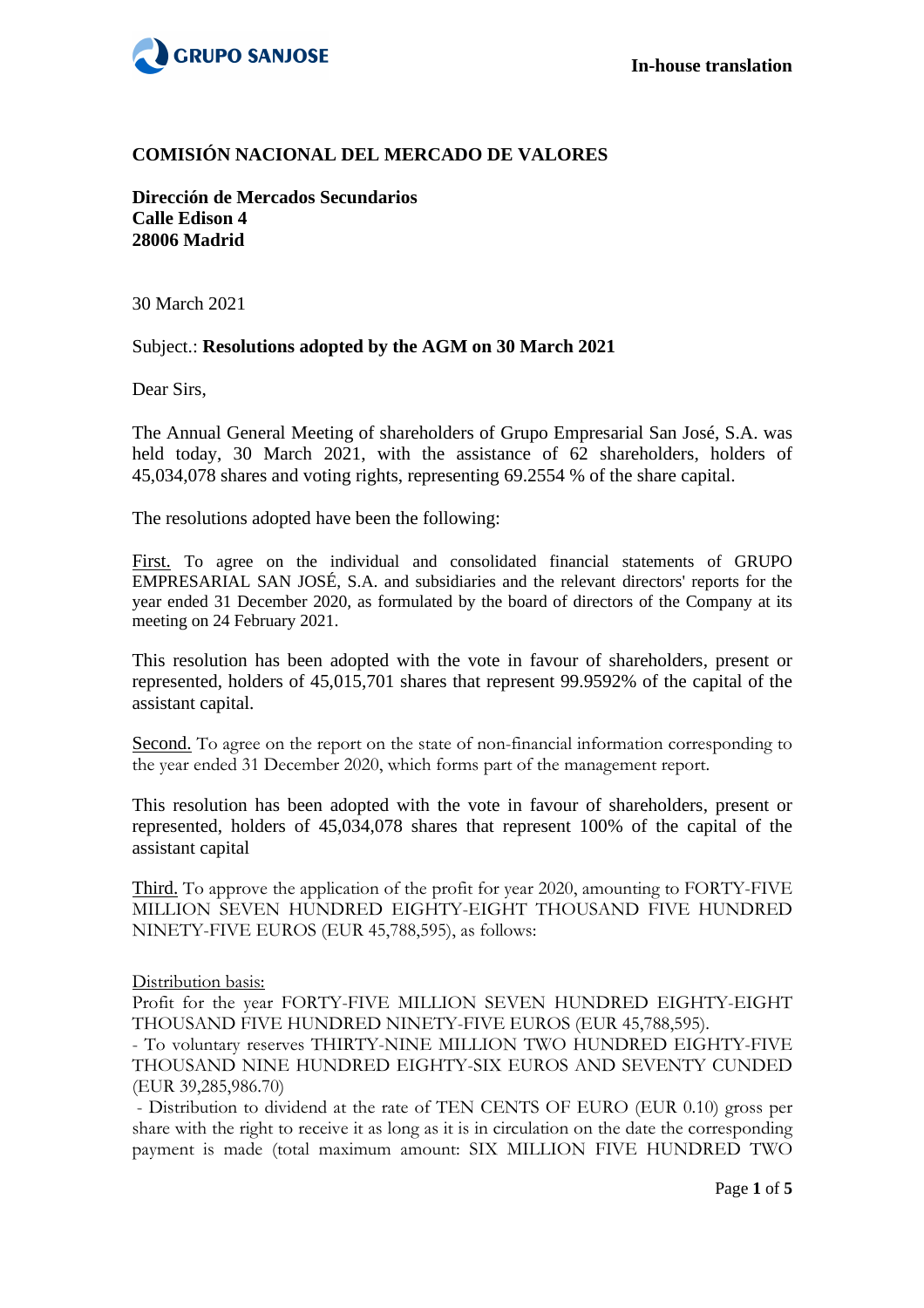

THOUSAND SIX HUNDRED EIGHT EUROS AND THIRTY CENTS (EUR 6,502,608.30).

Said dividend will be paid in cash on 11 May 2021. Those who appear as shareholders at the close of the market on 15 April 2021 in the accounting records of the Sociedad de Gestión de los Sistemas de Registro, Compensación y Liquidación de Valores, S.A. (IBERCLEAR) will be entitled dividends. The legally applicable withholdings will be made on the gross amounts paid.

This resolution has been adopted with the vote in favour of shareholders, present or represented, holders of 45,034,078 shares that represent 100% of the capital of the assistant capital.

Fourth. To agree on the management of the Board of Directors of the Company for the year ending 31 December 2020.

This resolution has been adopted with the vote in favour of shareholders, present or represented, holders of 44,987,618 shares that represent 99.8968% of the capital of the assistant capital.

Fifth. To ratify Ms. Amparo Alonso Betanzos as independent director of the company for the statutory period of 4 years from the approval of this resolution, a position she was appointed for by the board of directors on 17 December 2020 by the co-optation system to fill the vacancy left by the director Mr. Sunil Kanoria.

As a consequence of the foregoing, it is agreed to keep the number of members of the board of directors at 11.

This resolution has been adopted with the vote in favour of shareholders, present or represented, holders of 45,029,648 shares that represent 99.9902% of the capital of the assistant capital.

Sixth. To agree the re-appointment of Deloitte, S.L., with registered office in Madrid, at Plaza Pablo Ruiz Picasso 1, Torre Picasso, and C.I.F. 13-79'104469 as auditors of the financial statements and the management report of the Company and its consolidated group, for one year.

The board of directors of the Company, with powers to legate on the president of the board of directors and the general manager, is empowered to enter into the service contract with Deloitte, S.L. for the above-mentioned period and under the terms and conditions required.

This resolution has been adopted with the vote in favour of shareholders, present or represented, holders of 45,011,540 shares that represent 99.9500% of the capital of the assistant capital.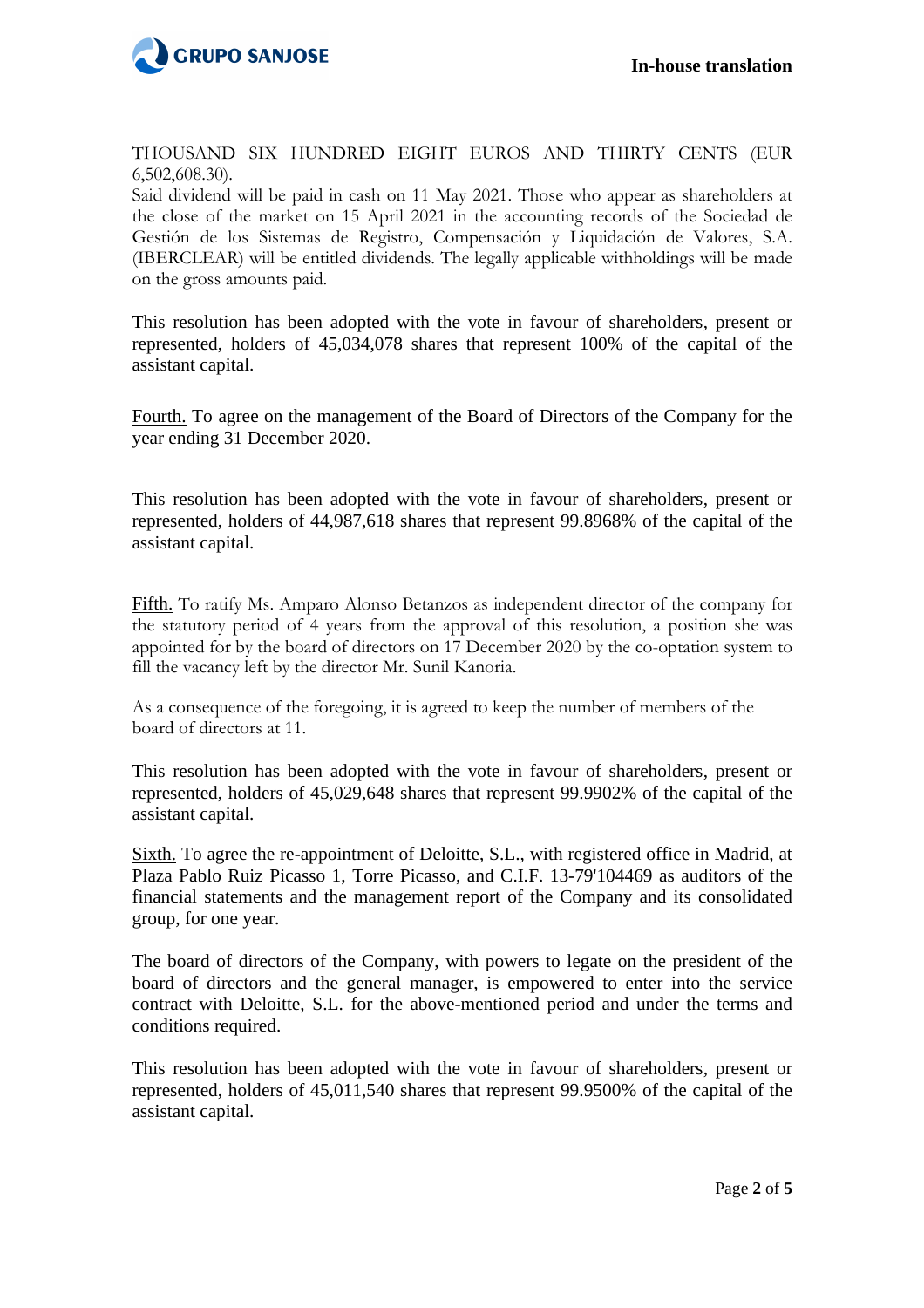

Seventh. In accordance with article 529r of the Capital Companies Act and article 25 of the bylaws, it is agreed to approve the remuneration policy, the content of which has been made available to shareholders together with the specific report of the appointments and remuneration committee for years 2022, 2023 and 2024.

his resolution has been adopted with the vote in favour of shareholders, present or represented, holders of 44,186,699 shares that represent 98.1184% of the capital of the attending capital.

Eighth. To authorise the board for the derivative acquisition of treasury shares of the company, directly or through entities controlled by it, and for the acceptance of treasury shares as collateral or other form of guarantee, in accordance with the applicable legislation in each case and subject to the following limits and requirements:

- Modalities of the acquisition: acquisition by title of sale or by any other inter vivos act for cosnideration.
- Maximum number of shares to be acquired: a number such that the par value of the shares to be acquired, added to those owned by both the company and any of its controlled companies, does not exceed 10% of the company's capital stock.
- Minimum and maximum acquisition price: the minimum acquisition price of the shares will be equal to 75% of their listed value on the acquisition date, and the maximum price will be 120% of their listed value on that same date.
- Duration of the authorisation: five years as from this date.
- Use of authorization: the board of directors will make use of this authorization in the terms established by the internal regulations of the applicable code of conduct of the company in force at that time.
- Possible delivery of shares to workers or executives: the board of directors is empowered to allocate, totally or partially, the treasury shares acquired to remuneration programmes intended to or involved in the delivery of shares or stock option rights, in accordance with the provisions of section 1 a) of article 146 of the Capital Companies Act.

In the event that a pledge, collateral or guarantee is constituted on treasury shares and the same shall be executed, limits and requirements applicable in accordance with the applicable regulations and the present agreement for the acquisition of treasury shares, where appropriate, shall be fulfilled.

The board may delegate this authorisation in favour of any other person that it expressly empowers for this purpose.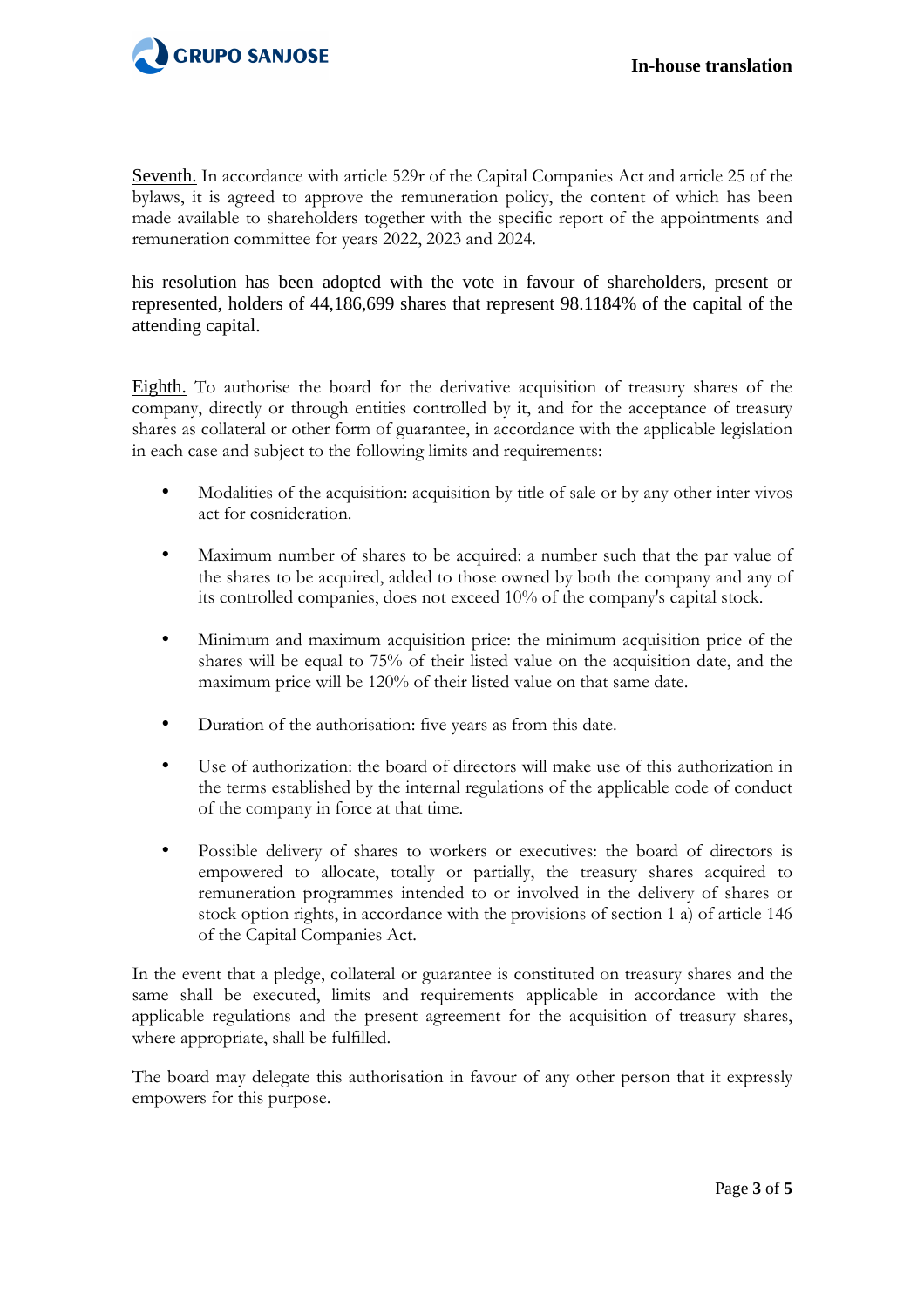

This resolution has been adopted with the vote in favour of shareholders, present or represented, holders of 44,284,314 shares that represent 98.3351% of the capital of the assistant capital.

## **Ninth. Delegation of powers to interpret, complement, amend, execute and formalise the resolutions adopted by the annual general shareholders' meeting.**

Without-prejudice to the delegations mentioned in the previous agreements, it was agreed:

A. To expressly delegate to the board of directors with all the necessary powers in law:

1.- To understand, clarify, complete or correct, the resolutions adopted by the general shareholders' meetit1g, or those recorded in any deeds or documents granted in execution thereof, and in particular any omissions, defects, formal or substantial errors which may prevent the access of these agreements to the trade registry of companies.

2.- To solve any doubts that may arise in relation to the resolutions adopted by the general shareholders' meeting.

3.- To carry out as many legal acts or transactions deemed necessary or convenient for the execution of the resolutions adopted by the general shareholders' meeting, granting any public or private documents deemed necessary or convenient for the present agreements.

4.- To delegate to one or more of its members, jointly or severally, or in the executive committee, with powers of substitution, all or part of the faculties deemed appropriate from among those that correspond to the board of directors and that have been granted by the general shareholders' meeting.

B. To expressly authorize, as broadly as is required by law, the chairman of the board of directors, the chief executive officer or the secretary and vicesecretary of the board of directors, so that either of them, with their sole signature, and with regards to the resolutions adopted in the general shareholders' meeting, may grant such agreements in a public deed, empowering them, in all that t may be dee med necessary; to sign as many public or private documents to carry out all the actions agreed upon in the best execution, including the publication of legal announcements before any public or private agencies or bodies, until they are registered in the trade registry of companies or in other public records where applicable, and may even grant deeds of ratification, rectification and clarification, in view of verbal suggestions or written qualification of the trade registry even being able to request partial registration of the registrable agreements-, the National Stock Market Commission and any other competent public or private body; to carry out all relevant procedures before tl1e competent bodies in order to execute and complete the resolutions adopted and for filing any records and documentation of any kind that may be deemed convenient before the National Stock Market Commission and other public bodies or private entities whenever deemed necessary, and in general all actions related to the resolutions adopted at this general meeting.

This resolution has been adopted with the vote in favour of shareholders, present or represented, holders of 45,034,078 shares that represent 100% of the capital of the assistant capital.